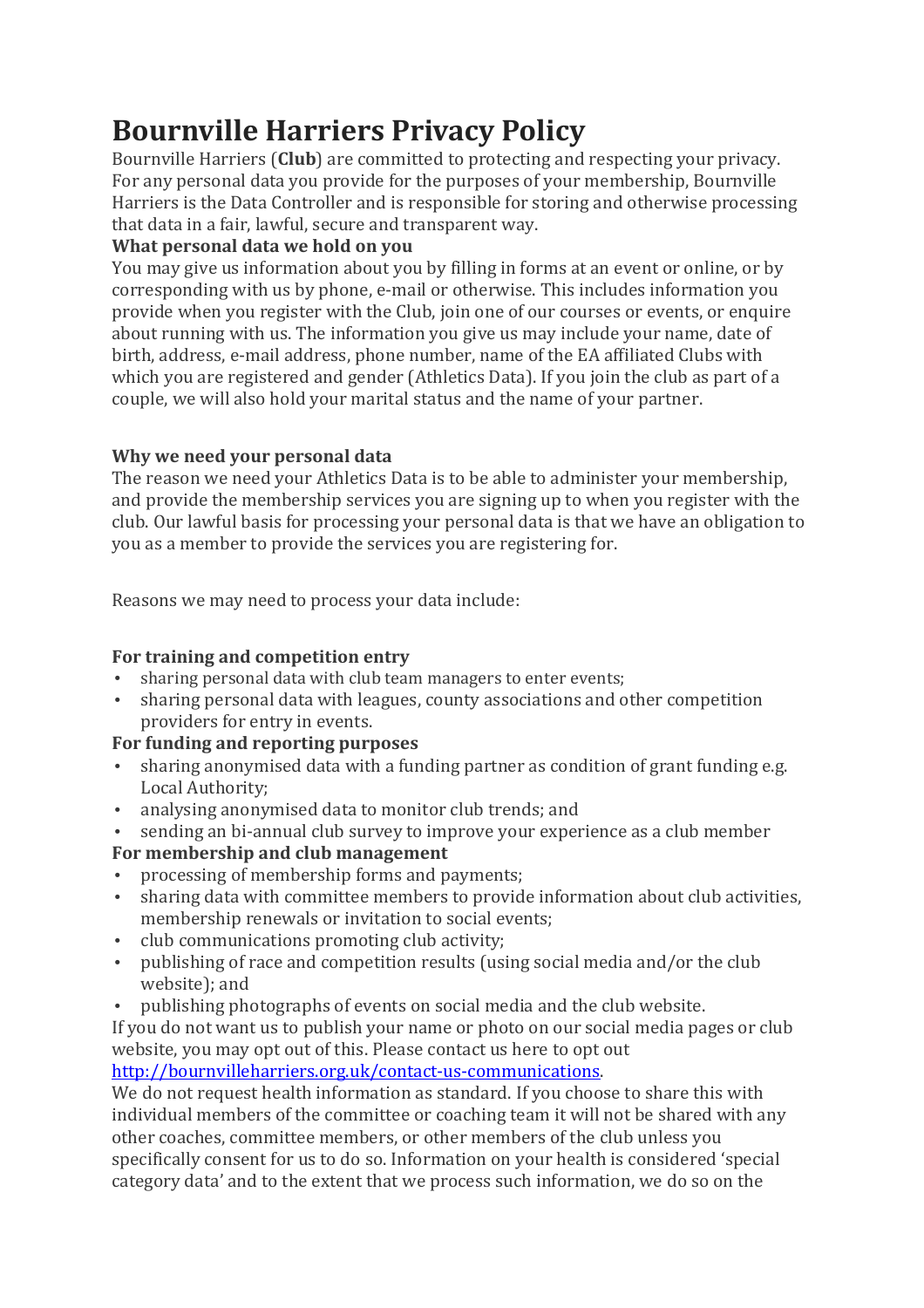lawful basis of consent. Therefore, we will also need your explicit consent to process this data.

On occasion we may collect personal data from non-members e.g. those who join our Beginners' Course or other events. This information will be stored for 12 months after an event and then destroyed securely. Our lawful basis for processing data is consent. Therefore, we will also need explicit consent from non-members to process this data, which we will ask for at the point of collecting it.

The club also uses Social Media including Facebook, Twitter and Instagram. All members are free to join these pages or follow the Club on them. If you join one of the Social Media pages, please note that provider of the social media platform(s) have their own privacy policies and that the Club do not accept any responsibility or liability for these policies. Please check these policies before you submit any personal data on the club social media pages or groups.

### **Who we share your personal data with**

When you become a member of or renew your membership with Bournville Harriers you will automatically be registered as a member of England Athletics (who have their own privacy statement www.englandathletics.org/privacy-statement). We will provide England Athletics with your personal data which they will use to enable access to an online portal for you (called MyAthletics). England Athletics will contact you to invite you to sign into and update your MyAthletics portal (which, amongst other things, allows you to set and amend your privacy settings). It is vital, therefore, that a valid email address is given, so that you can ensure that your data is correct and so that you can set your own privacy settings. If you have any questions about the continuing privacy of your personal data when it is shared with England Athletics, please contact dataprotection@englandathletics.org.

The Club does not supply any personal data it holds for this purpose to any other third party. The Club does not store or transfer your personal data outside of the UK.

#### **How long we hold your personal data**

We will hold your personal data on file for as long as you are a member with us. Athlete data is updated every year on annual membership forms. Any personal data we hold on you will be securely destroyed after five years of inactivity on that member's account, in line with England Athletics Limited's retention policy. Your data is not processed for any further purposes other than those detailed in this policy.

#### **Your rights regarding your personal data**

As a data subject you may have the right at any time to request access to, rectification or erasure of your personal data; to restrict or object to certain kinds of processing of your personal data, including direct marketing; to the portability of your personal data and to complain to the UK's data protection supervisory authority, the Information Commissioner's Office about the processing of your personal data.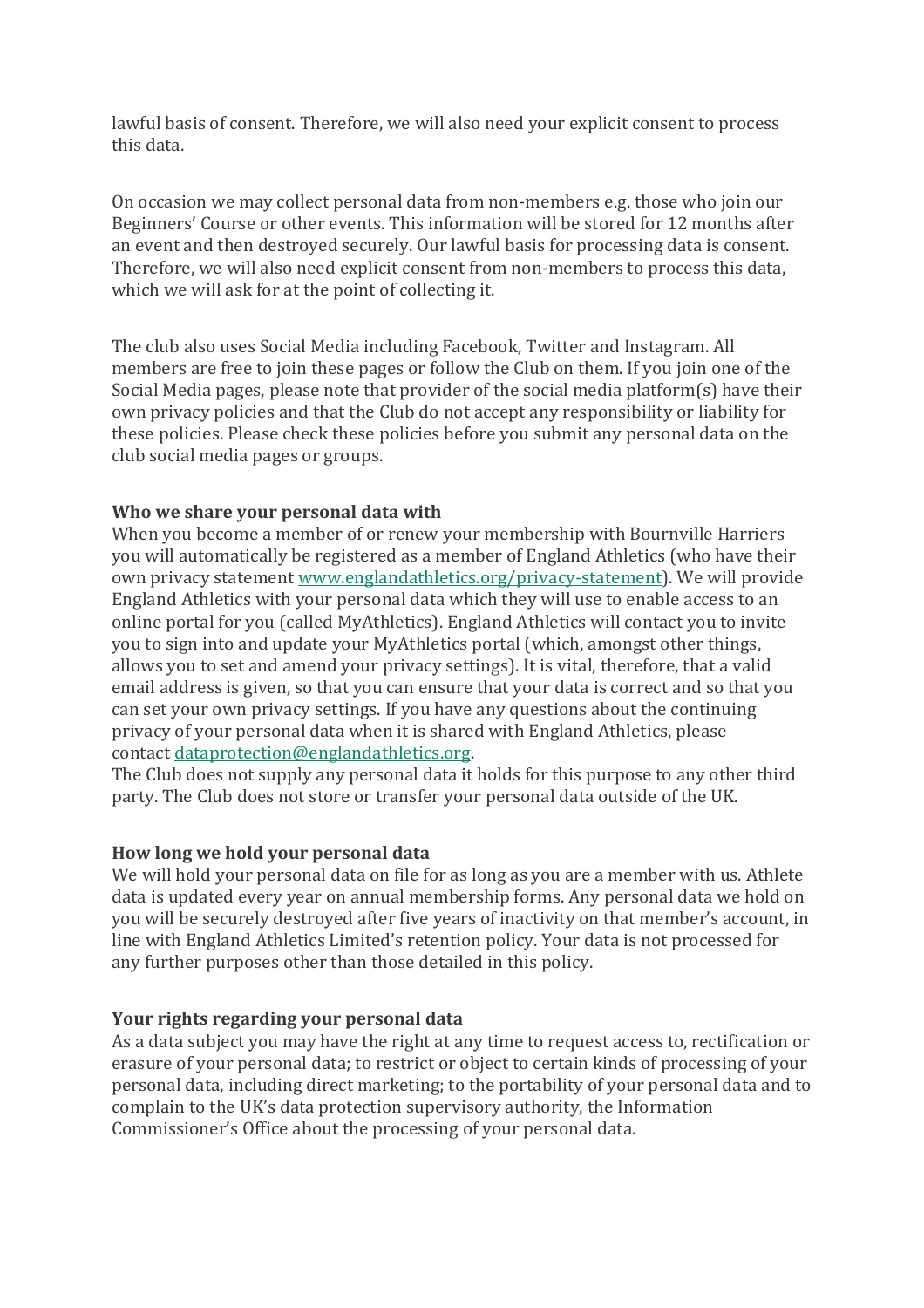As a data subject you are not obliged to share your personal data with the Club. If you choose not to share your personal data with us we may not be able to register or administer your membership.

# **Website Visitors**

# **Comments**

When visitors leave comments on the site we collect the data shown in the comments form, and also the visitor's IP address and browser user agent string to help spam detection.

An anonymised string created from your email address (also called a hash) may be provided to the Gravatar service to see if you are using it. The Gravatar service privacy policy is available here: https://automattic.com/privacy/. After approval of your comment, your profile picture is visible to the public in the context of your comment.

## **Media**

If you upload images to the website, you should avoid uploading images with embedded location data (EXIF GPS) included. Visitors to the website can download and extract any location data from images on the website.

# **Cookies**

If you leave a comment on our site you may opt-in to saving your name, email address and website in cookies. These are for your convenience so that you do not have to fill in your details again when you leave another comment. These cookies will last for one year.

If you have an account and you log in to this site, we will set a temporary cookie to determine if your browser accepts cookies. This cookie contains no personal data and is discarded when you close your browser.

When you log in, we will also set up several cookies to save your login information and your screen display choices. Login cookies last for two days, and screen options cookies last for a year. If you select "Remember Me", your login will persist for two weeks. If you log out of your account, the login cookies will be removed.

If you edit or publish an article, an additional cookie will be saved in your browser. This cookie includes no personal data and simply indicates the post ID of the article you just edited. It expires after 1 day.

# **Embedded content from other websites**